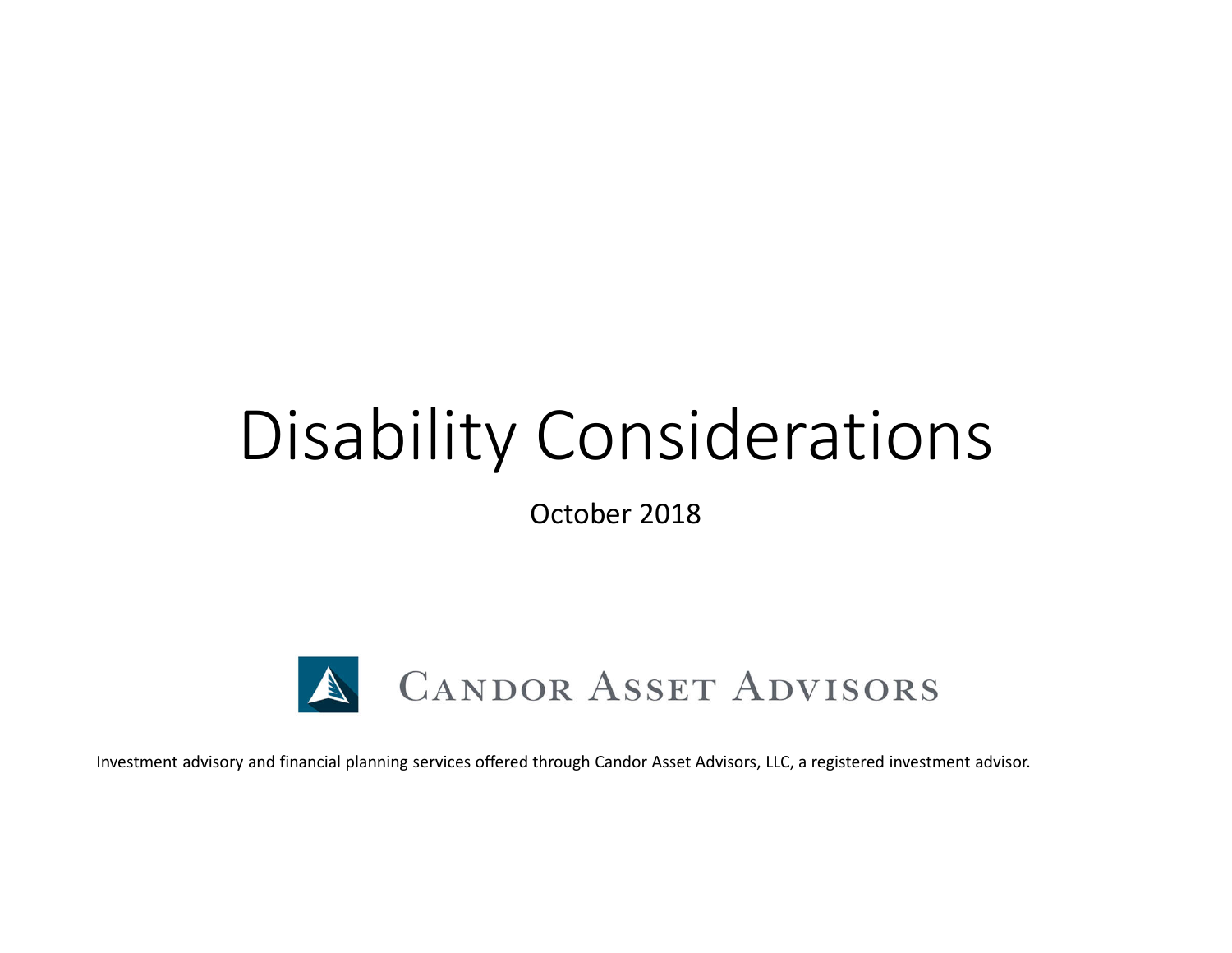## Disability insurance is about protecting a portion of your earnings power:

| How much income would you lose out on if you became disabled?                      |             |              |              |               |                 |  |  |  |  |  |
|------------------------------------------------------------------------------------|-------------|--------------|--------------|---------------|-----------------|--|--|--|--|--|
|                                                                                    |             |              |              |               |                 |  |  |  |  |  |
| Not assuming inflation or pay raises, your current income through age 65 would be: |             |              |              |               |                 |  |  |  |  |  |
|                                                                                    |             |              |              |               |                 |  |  |  |  |  |
|                                                                                    | Pay today   |              |              |               |                 |  |  |  |  |  |
| Age                                                                                | 50,000      | 100,000<br>S | 150,000<br>S | 250,000<br>\$ | \$<br>500,000   |  |  |  |  |  |
| 25                                                                                 | \$2,000,000 | \$4,000,000  | \$6,000,000  | \$10,000,000  | \$20,000,000    |  |  |  |  |  |
| 35                                                                                 | \$1,500,000 | \$3,000,000  | \$4,500,000  | \$7,500,000   | \$15,000,000    |  |  |  |  |  |
| 45                                                                                 | \$1,000,000 | \$2,000,000  | \$3,000,000  | \$5,000,000   | \$10,000,000    |  |  |  |  |  |
| 55                                                                                 | 500,000     | \$1,000,000  | \$1,500,000  | \$2,500,000   | Ś.<br>5,000,000 |  |  |  |  |  |

A number of disability insurance policies cover 50-60% of your income. Employer long term disability coverage may have income cap limitations. See individual policies for more details.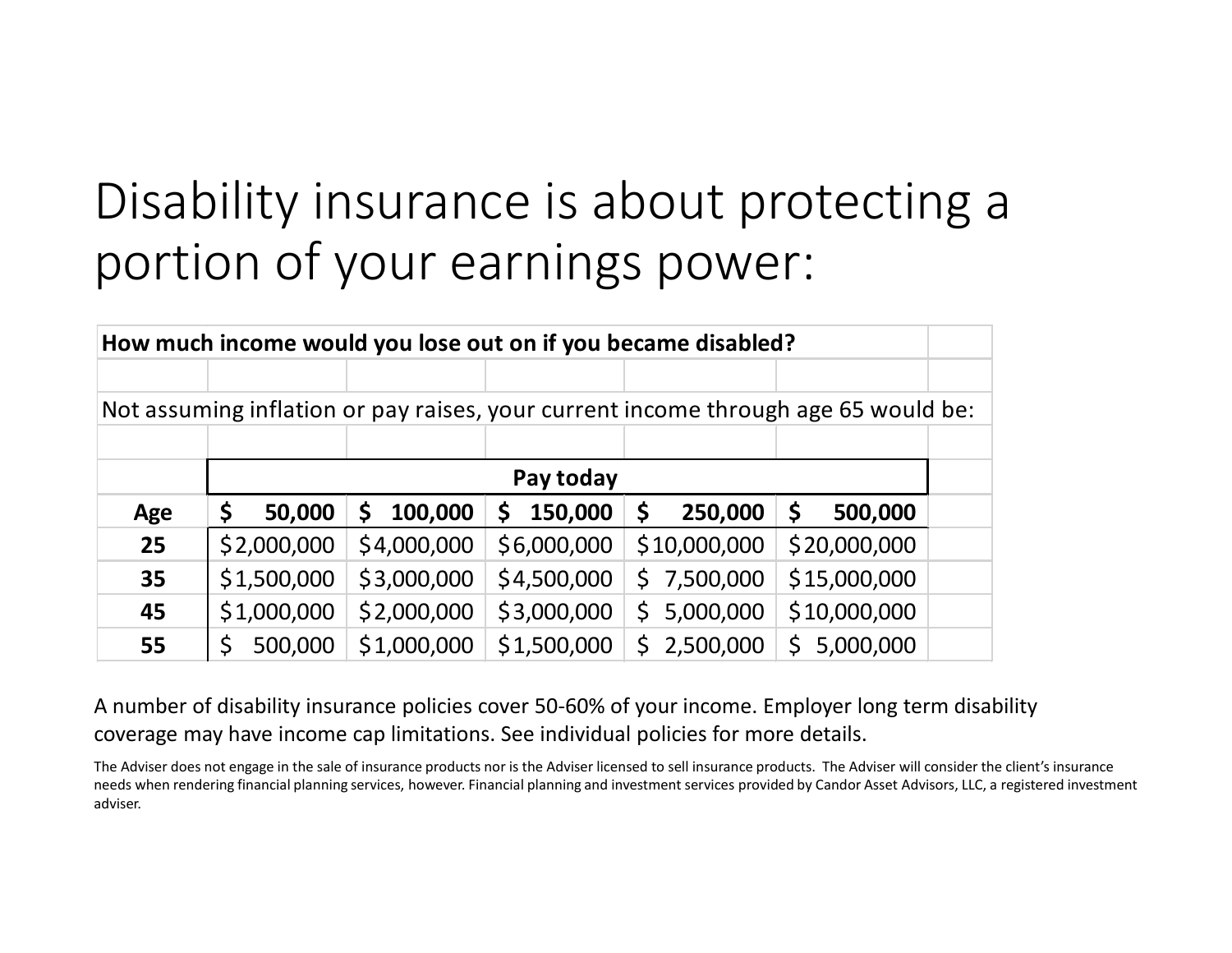## Disability is serious business

### • **It happens more often than you'd imagine:**

- Just over 1 in 4 of today's 20 year-olds will become disabled before they retire.
- Over 37 million Americans are classified as disabled; about 12% of the total population. More than 50% of those disabled Americans are in their working years, from 18-64

#### • **Disability causes severe financial hardship:**

- Medical problems contributed to 62% of all personal bankruptcies filed in the U.S. in 2007- an estimate of over 500,000. This is a 50% increase over results from a similar 2001 study.
- Medical problems contributed to half of all home foreclosure filings in 2006.

### • **Few American workers are financially prepared:**

- Do you save any of your annual income? 48% of U.S. families don't.
- Retirement savings? One-third of us have none.
- 68% of adult Americans have NO savings earmarked for emergencies.
- 65% of working Americans say they could not cover normal living expenses even for a year if their employment income was lost; 38% could not pay their bills for more than 3 months.
- Nearly nine in ten workers (86%) surveyed believe that people should plan in their 20's or 30's in case an income limiting disability should occur;
	- Only half (50%) of all workers have actually planned for this possibility.
	- Fewer than half (46%) have even discussed disability planning.

### Sourced directly from: http://www.disabilitycanhappen.org/chances\_disability/disability\_stats.asp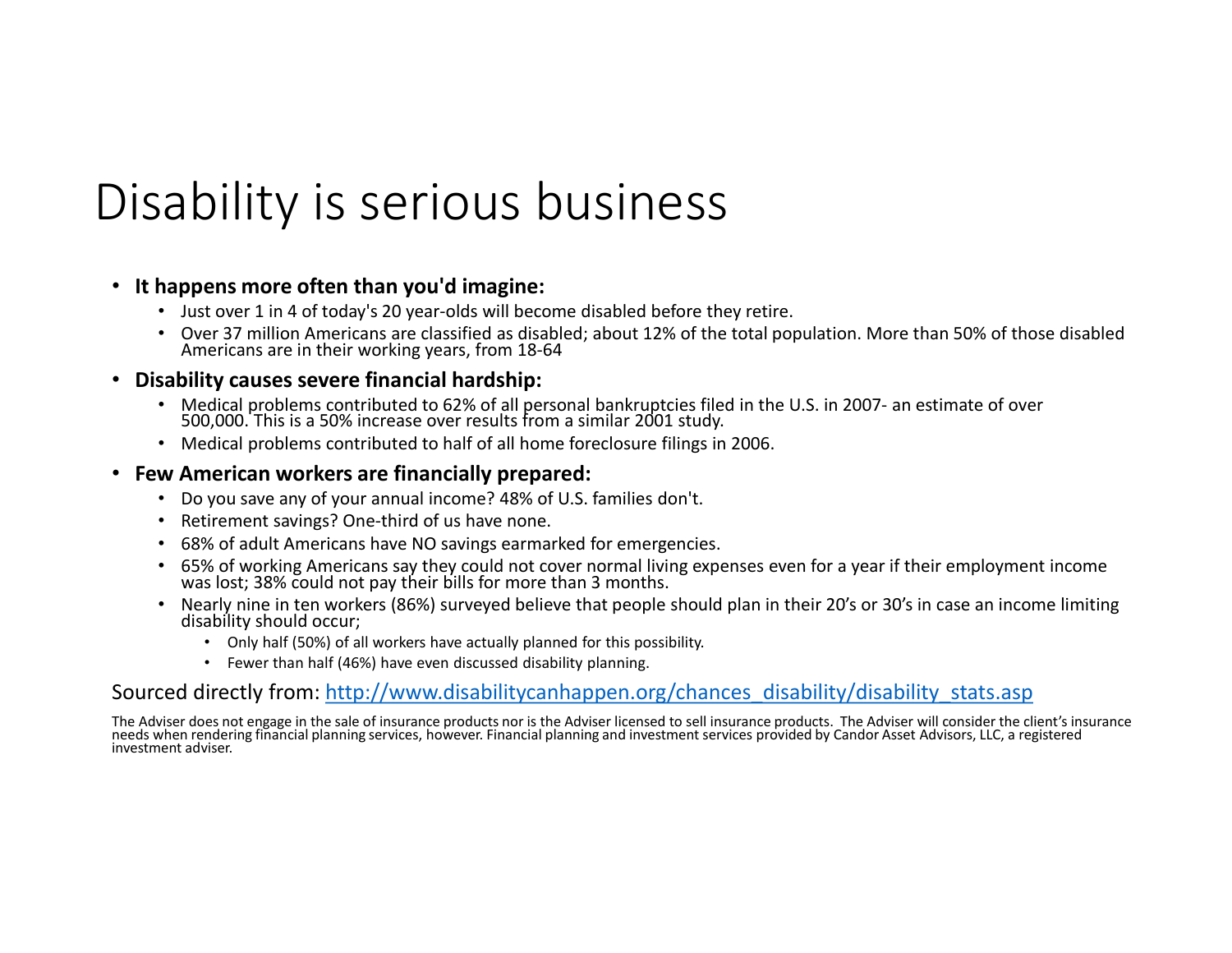## You are much more likely to become disabled vs die prematurely.

|                                                                                                              | <b>Men</b>                                                                                         |      |                             |  |               | Women                     |    |       |      |                                          |  |               |
|--------------------------------------------------------------------------------------------------------------|----------------------------------------------------------------------------------------------------|------|-----------------------------|--|---------------|---------------------------|----|-------|------|------------------------------------------|--|---------------|
|                                                                                                              | Cumulative Probability of                                                                          |      |                             |  |               | Cumulative Probability of |    |       |      |                                          |  |               |
|                                                                                                              |                                                                                                    |      | Either                      |  | Odds of       |                           |    |       |      |                                          |  | Odds of       |
|                                                                                                              |                                                                                                    |      | Death or                    |  | Disability vs |                           |    |       |      | <b>Either Death</b>                      |  | Disability vs |
| Age                                                                                                          |                                                                                                    |      | Disability Death Disability |  | Death         |                           |    |       |      | Age   Disability   Death   or Disability |  | Death         |
| 25                                                                                                           | 1.3%                                                                                               | 0.6% | 1.9%                        |  | 2.2           |                           | 25 | 0.9%  | 0.2% | 1.1%                                     |  | 4.5           |
| 30                                                                                                           | 2.3%                                                                                               | 1.2% | 3.5%                        |  | 1.9           |                           | 30 | 1.7%  | 0.4% | 2.1%                                     |  | 4.3           |
| 35                                                                                                           | 3.4%                                                                                               | 1.8% | 5.2%                        |  | 1.9           |                           | 35 | 2.9%  | 0.7% | 3.6%                                     |  | 4.1           |
| 40                                                                                                           | 4.9%                                                                                               | 2.3% | 7.2%                        |  | 2.1           |                           | 40 | 4.5%  | 0.9% | 5.4%                                     |  | 5.0           |
| 45                                                                                                           | 7.0%                                                                                               | 2.8% | 9.8%                        |  | 2.5           |                           | 45 | 6.7%  | 1.3% | 8.0%                                     |  | 5.2           |
| 50                                                                                                           | 9.6%                                                                                               | 3.6% | 13.2%                       |  | 2.7           |                           | 50 | 9.6%  | 1.8% | 11.4%                                    |  | 5.3           |
| 55                                                                                                           | 13.6%                                                                                              | 4.8% | 18.4%                       |  | 2.8           |                           | 55 | 13.8% | 2.5% | 16.3%                                    |  | 5.5           |
| 60                                                                                                           | 19.6%                                                                                              | 6.2% | 25.8%                       |  | 3.2           |                           | 60 | 19.4% | 3.1% | 22.5%                                    |  | 6.3           |
| 65                                                                                                           | 26.5%                                                                                              | 7.8% | 34.3%                       |  | 3.4           |                           | 65 | 25.1% | 3.6% | 28.7%                                    |  | 7.0           |
|                                                                                                              |                                                                                                    |      |                             |  |               |                           |    |       |      |                                          |  |               |
|                                                                                                              | Projections based on estimates of men and women born in 1995 when they reach the ages shown above. |      |                             |  |               |                           |    |       |      |                                          |  |               |
|                                                                                                              |                                                                                                    |      |                             |  |               |                           |    |       |      |                                          |  |               |
| Example: For a man born in 1995, the Office of Chief Actuary believes that there is a 7% probability the man |                                                                                                    |      |                             |  |               |                           |    |       |      |                                          |  |               |
| will be disabled by the time he reaches 45 and a 2.8% probability he will die by the time he reaches age 45. |                                                                                                    |      |                             |  |               |                           |    |       |      |                                          |  |               |
| Combined there is a 9.8% probability the man will have a disability or be dead by the time he reaches 45.    |                                                                                                    |      |                             |  |               |                           |    |       |      |                                          |  |               |
|                                                                                                              |                                                                                                    |      |                             |  |               |                           |    |       |      |                                          |  |               |
|                                                                                                              | Source: Office of Chief Actuary, Social Security Adminstration, December 2015                      |      |                             |  |               |                           |    |       |      |                                          |  |               |

### Social Security Administration Chief Actuary 2015 Forecast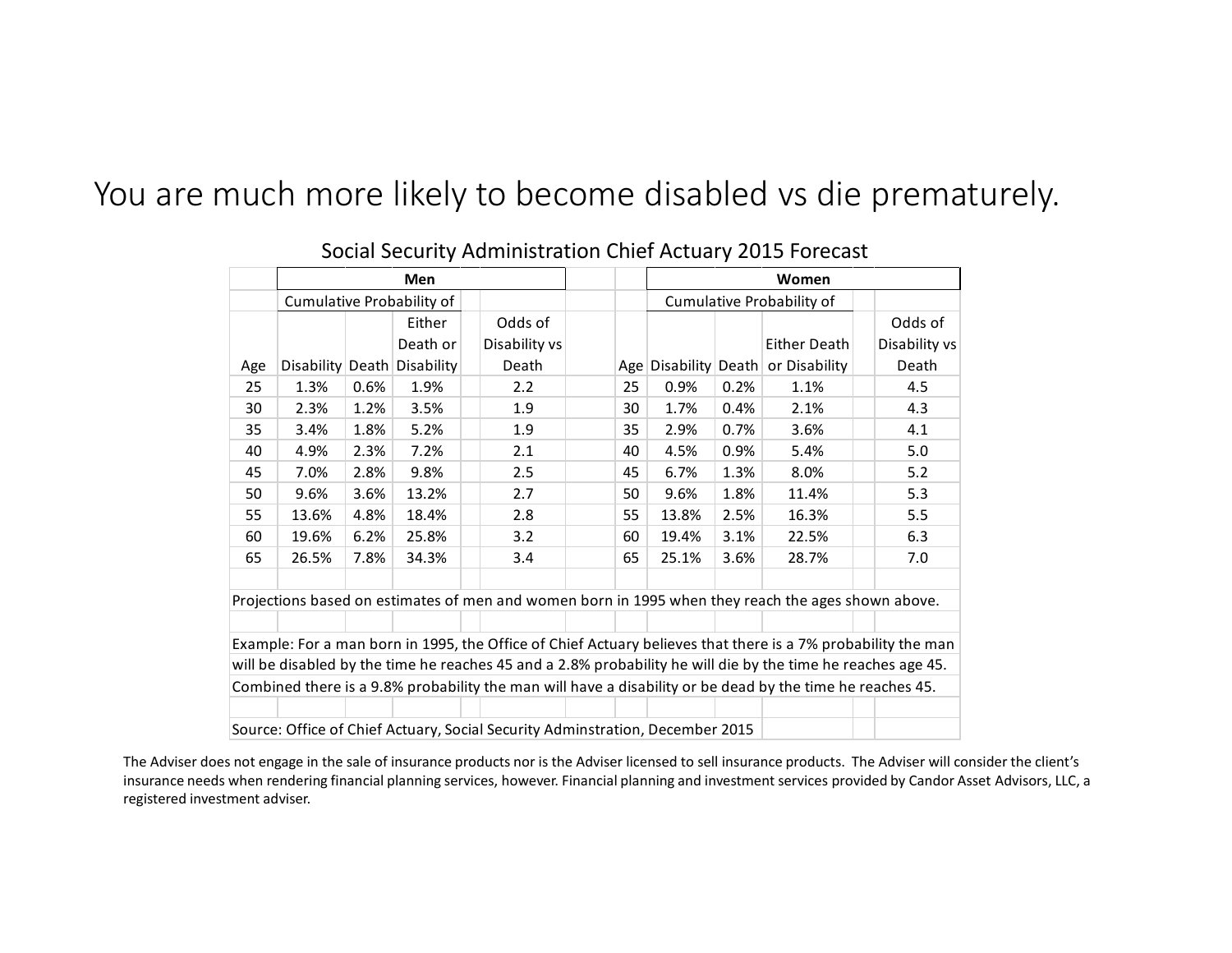### About 1 in 12 workers have reported disabilities each year since 1981 while only ~10% of long term disability claims are related to injury or poisoning

#### **PREVALENCE RATE:**

The percentage of a man and a woman, aged 18-64 who report a work limitation in the United States from 1981 to 2014



Sources: disabilitystatistics.org, The 2014 Council for Disability Awareness: Long Term Disability Claims Review

The Adviser does not engage in the sale of insurance products nor is the Adviser licensed to sell insurance products.

The Adviser will consider the client's insurance needs when rendering financial planning services, however.

Financial planning and investment services provided by Candor Asset Advisors, LLC, a registered investment adviser.

#### 2014 CDA Long Term Disability Claims Survey Disability Claims by Diagnosis

See appendix for a description and examples of each diagnosis.

|                                                                                | % of New and Existing LTD Claims |           |                  |                  |  |  |  |
|--------------------------------------------------------------------------------|----------------------------------|-----------|------------------|------------------|--|--|--|
|                                                                                |                                  | 2012      |                  | 2013             |  |  |  |
| <b>Claim Diagnosis Category</b>                                                | New <sup>*</sup>                 | Existing* | New <sup>*</sup> | <b>Existing*</b> |  |  |  |
| Musculoskeletal/Connective Tissue                                              | 28.7                             | 30.8      | 28.6             | 28.7             |  |  |  |
| Nervous System-Related                                                         | 7.5                              | 14.4      | 7.7              | 15.2             |  |  |  |
| Cardiovascular/Circulatory                                                     | 8.5                              | 12.2      | 8.7              | 12.4             |  |  |  |
| <b>Cancer and Neoplasms</b>                                                    | 14.6                             | 8.8       | 15.1             | 9.1              |  |  |  |
| <b>Mental Disorders</b>                                                        | 8.9                              | 7.6       | 8.3              | 7.7              |  |  |  |
| <b>Injuries and Poisoning</b>                                                  | 10.2                             | 7.6       | 10.3             | 7.7              |  |  |  |
| <b>Respiratory System</b>                                                      | 2.1                              | 2.9       | 2.3              | 3.0              |  |  |  |
| <b>Infections and Parasitic Diseases</b>                                       | 2.2                              | 2.7       | 1.9              | 2.9              |  |  |  |
| Symptoms, Signs and III-Defined                                                | 2.9                              | 2.8       | 2.8              | 2.7              |  |  |  |
| <b>Digestive System</b>                                                        | 2.7                              | 2.3       | 2.6              | 2.4              |  |  |  |
| <b>Genitourinary System</b>                                                    | 2.1                              | 2.1       | 2.1              | 2.2              |  |  |  |
| <b>Endocrine, Nutritional and Metabolic</b><br>Diseases and Immunity Disorders | 1.3                              | 2.1       | 1.3              | 2.2              |  |  |  |
| Complications of Pregnancy and<br>Childbirth                                   | 6.0                              | 1.4       | 5.9              | 1.7              |  |  |  |
| Skin and Subcutaneous Tissue                                                   | O.7                              | 0.8       | 0.8              | O.8              |  |  |  |
| <b>Congenital Anomalies</b>                                                    | O.5                              | O.7       | 0.5              | O.7              |  |  |  |
| <b>Blood and Blood-Forming Organs</b>                                          | O.2                              | 0.3       | O.2              | O.3              |  |  |  |
| Other                                                                          | 0.9                              | 0.5       | 0.9              | O.3              |  |  |  |
| <b>Total:</b>                                                                  | 100%                             | 100%      | 100%             | 100%             |  |  |  |

\* "New" claims are those approved in the survey year; "existing" claims are ongoing but were approved in prior years.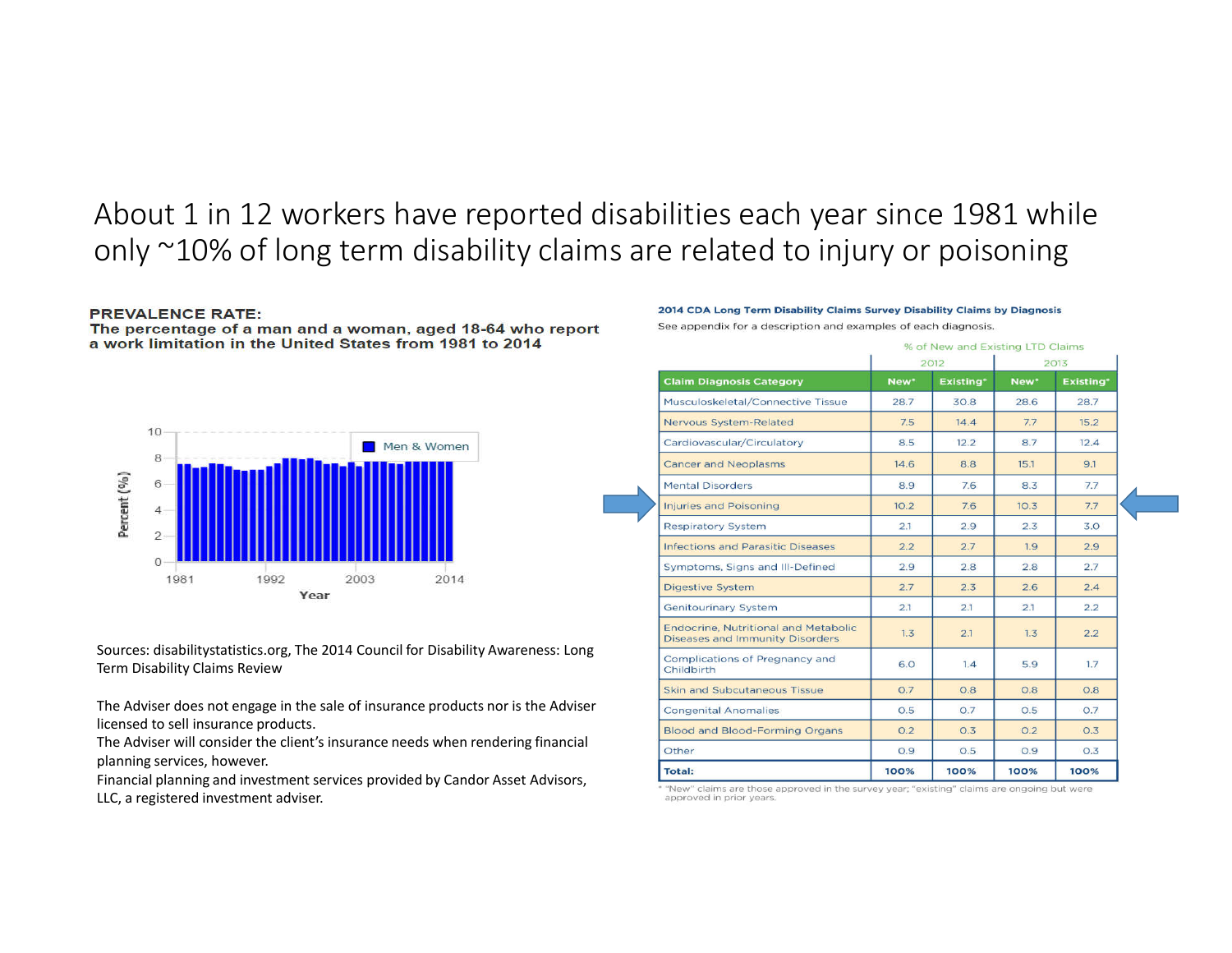## The odds that you become disabled rise as you age



**Disability Rates Rise With Age** 

CENTER ON BUDGET AND POLICY PRIORITIES I CBPP.ORG

• Average long term disability claim estimates\* vary between ~2-7 years. For a person earning 100,000 a year before the incident, the disability could result in \$300,000 to \$800,000 in lost wages.

Source: Center on Budget and Policy Priorities Chart Book: Social Security Disability Insurance Updated August 23, 2016

Council for Disability Awareness, Gen RE US Group and Individual Disability Management Survey 2011, PolicyGenius Review: Long Term Insurance Quotes Article By Jonathan Ping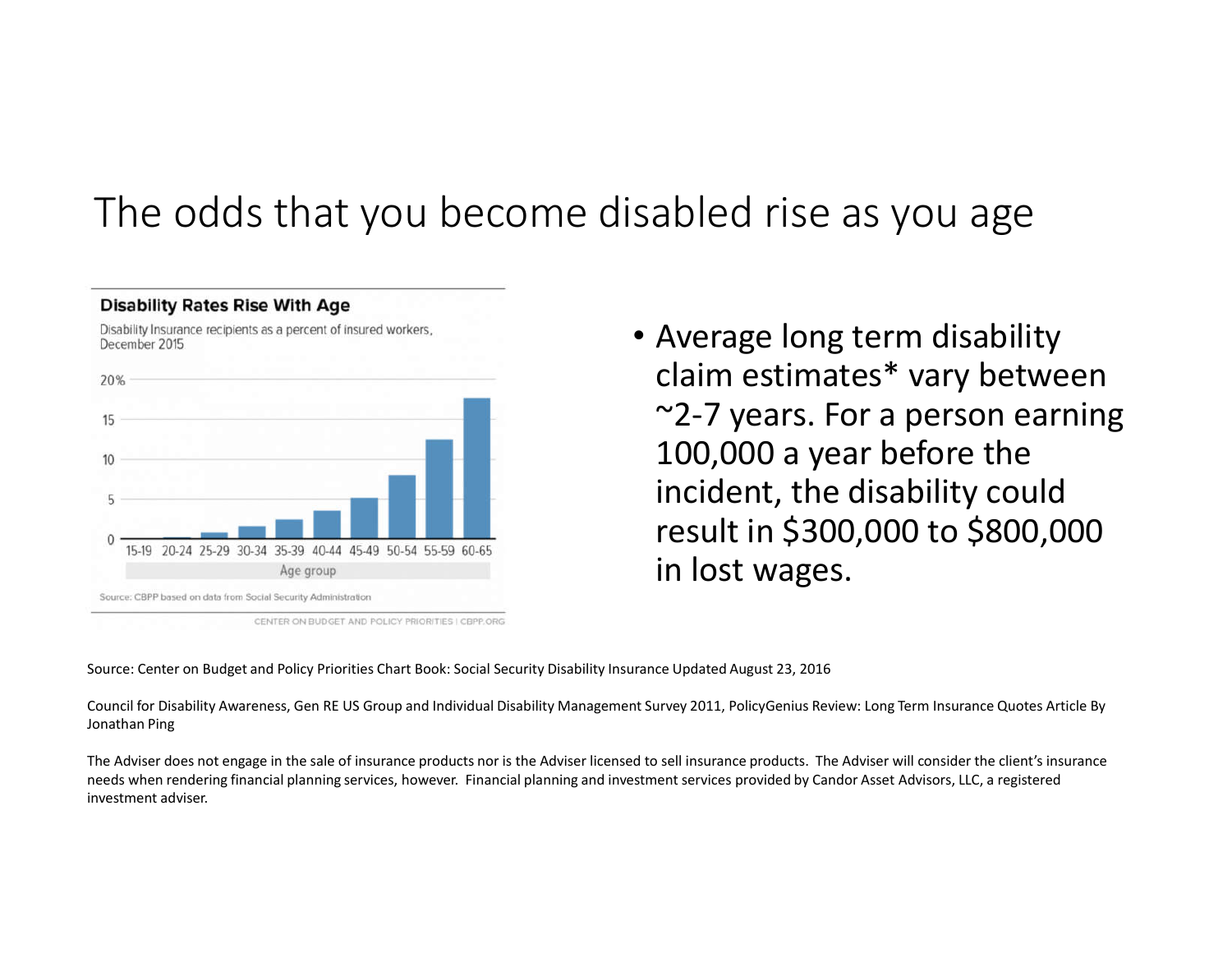## Studies suggest individuals haven't saved enough for disability. Worker's compensation often doesn't fill the void



Source: Northwestern Mutual Life Insurance Justin Partlow Presentation on Linkedin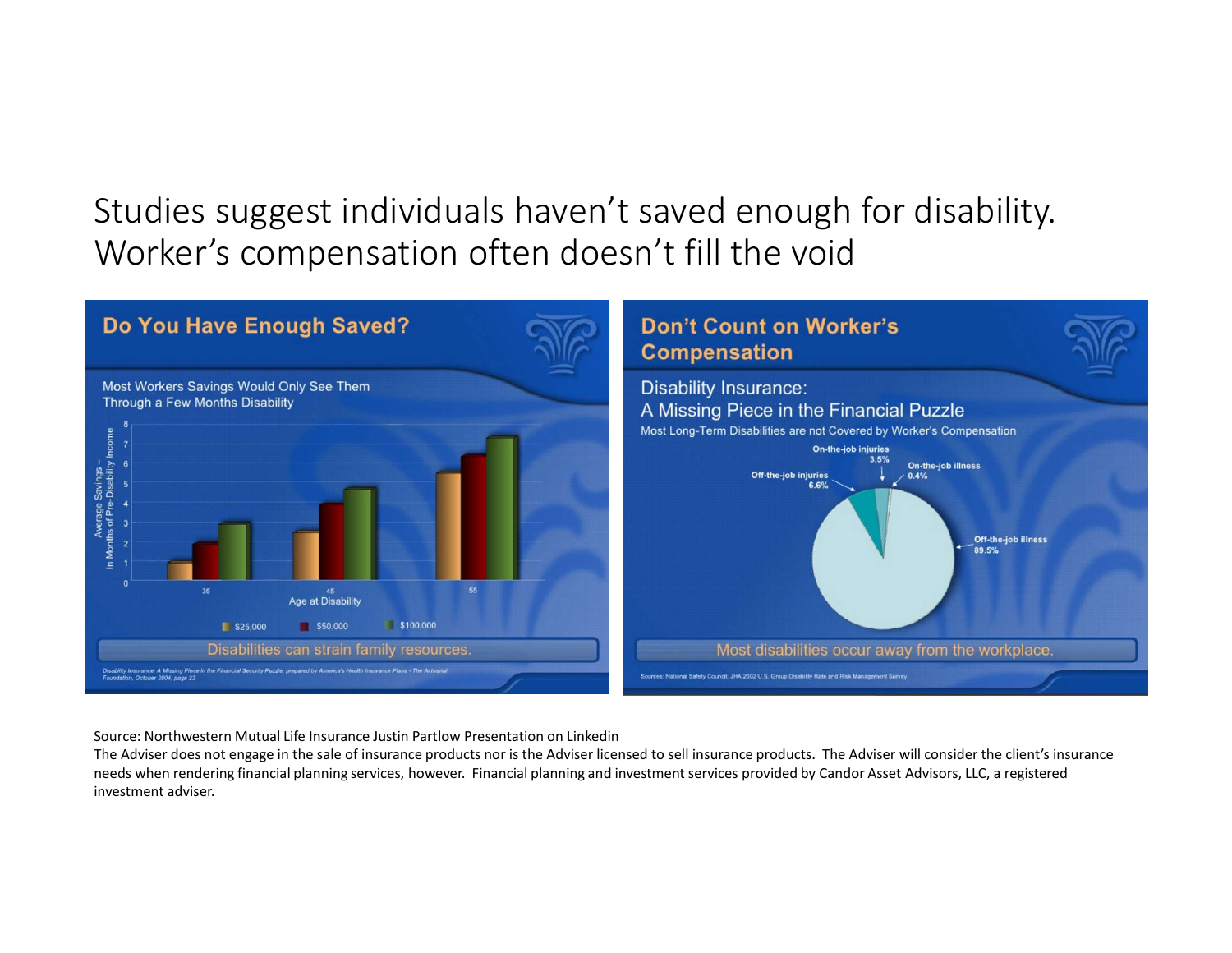## Social Security Disability Insurance (SSDI) is often not sufficient due to limited claims approvals and coverage

 $f \circ f$ 



Source: CBPP based on data from the Social Security Administration. Data are for applications in 2010 through 2012, the most recent years for which nearly complete data are available.

### The average SDDI claim in 2015 only amounted to ~\$13,980 on an annual basis.

| Social Security Disability Insurance (SSDI) only covers a small fraction of wages |       |       |       |       |       |      |                                                                      |
|-----------------------------------------------------------------------------------|-------|-------|-------|-------|-------|------|----------------------------------------------------------------------|
| for individuals making over \$100,000 a year                                      |       |       |       |       |       |      |                                                                      |
| <b>Annual Wages</b>                                                               |       |       |       |       |       |      | \$9,912 \$59,760 \$118,500 \$200,000 \$300,000 \$500,000 \$1,000,000 |
| <b>Wage Replacement Ratio</b>                                                     | 90.0% | 41.6% | 28.4% | 16.8% | 11.2% | 6.7% | 3.4%                                                                 |

Source: Chart on left: Center of Budget & Policy Priorities Chart Book: Social Security Disability Insurance Updated August 23, 2016

Chart on right: Heritage Foundation Improving Social Security Disability Insurance with a Flat Benefit & Social Security Administration

CENTER ON BUDGET AND POLICY PRIORITIES | CBPP.ORG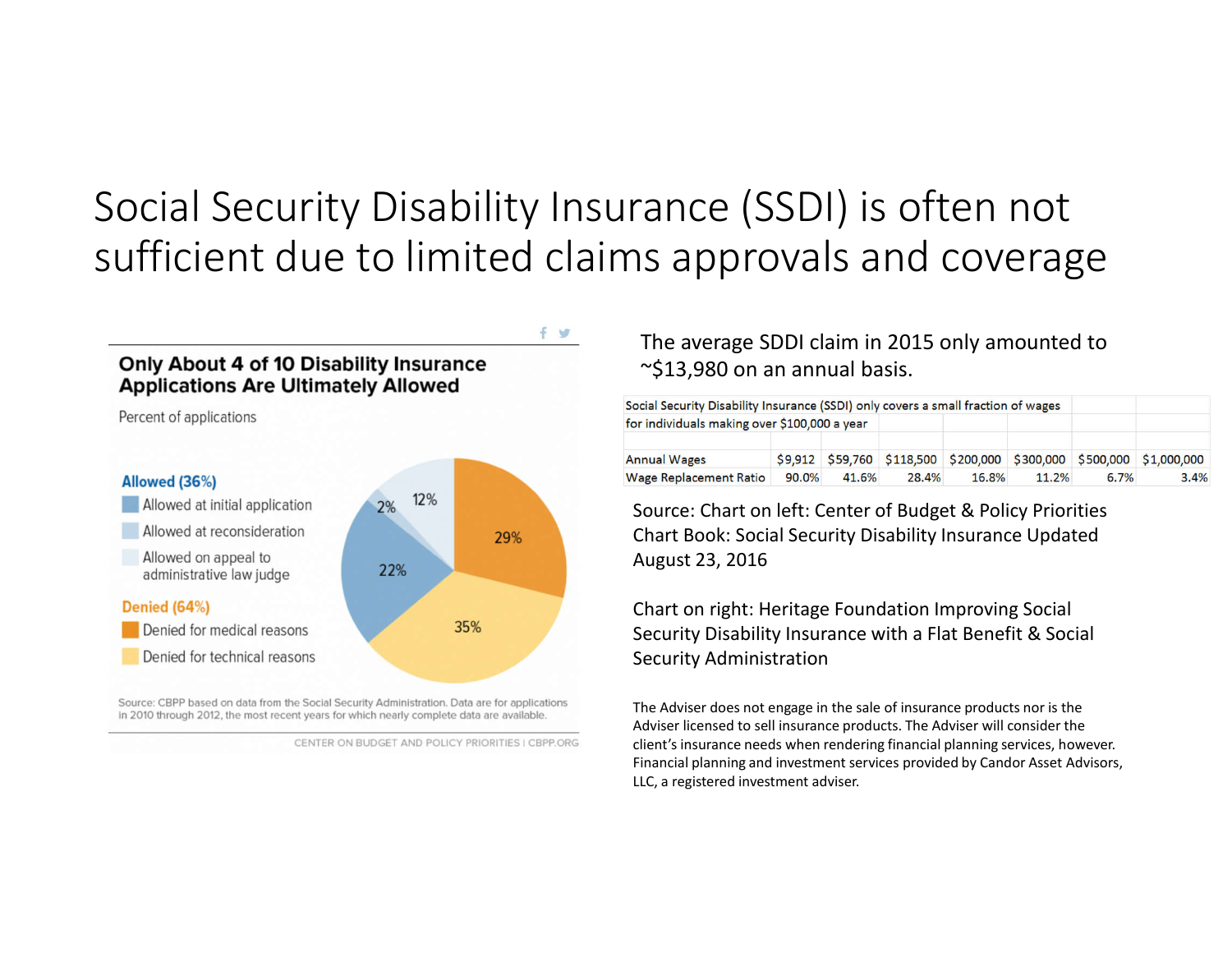## 25-40% of non government workers have short or long term insurance through their employers; participation rates are modestly rising